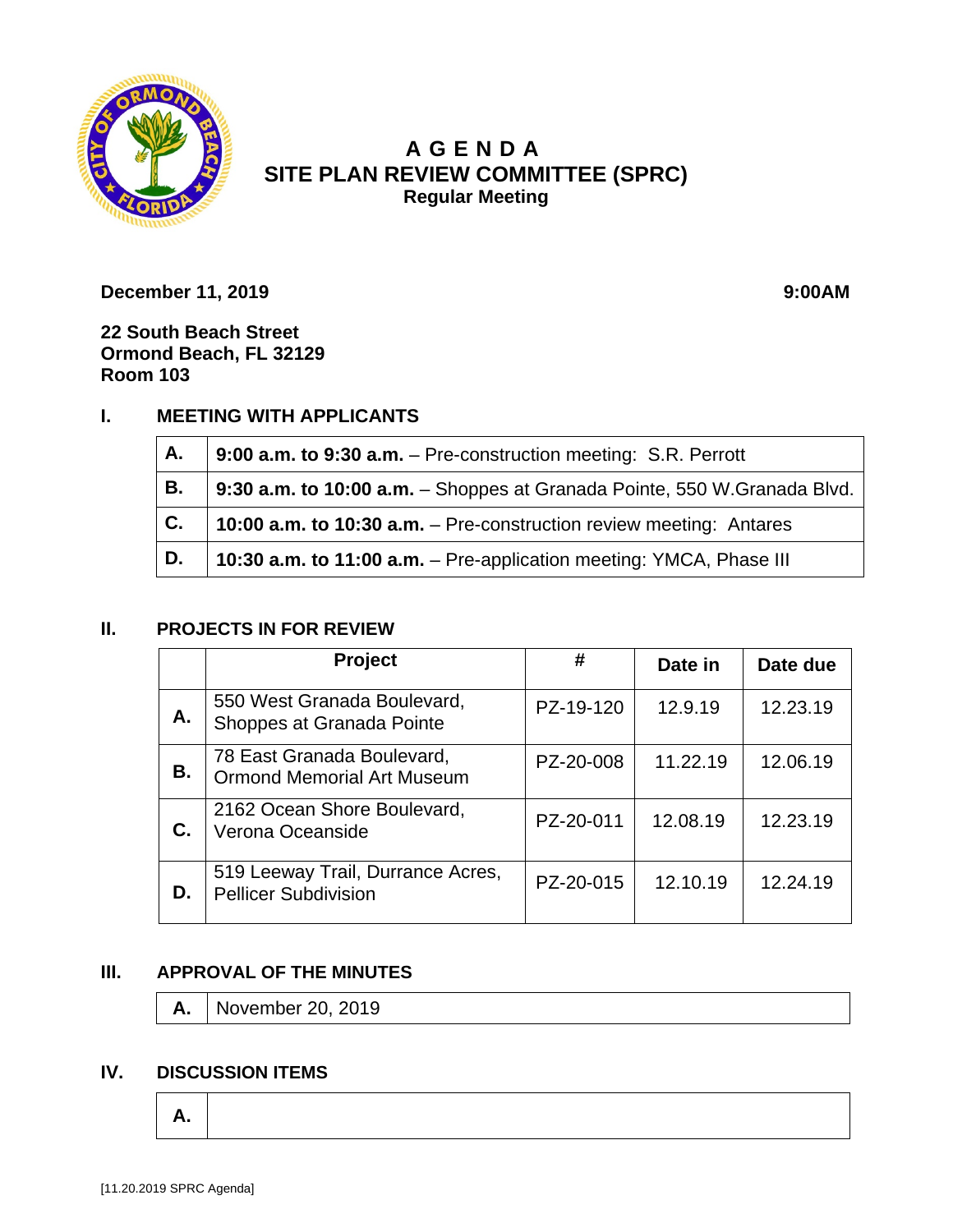#### **V. PROJECTS UNDER CONSTRUCTION**

|     | Project                                          | % Complete |  |
|-----|--------------------------------------------------|------------|--|
| 1.  | 101 Town & Country Lane                          | 40%        |  |
| 2.  | 589 South Yonge Street                           | 98%        |  |
| 3.  | 783 North U.S. Highway 1                         | 50%        |  |
| 4.  | <b>Antares of Ormond Beach</b>                   | 2%         |  |
| 5.  | <b>Boot Hill</b>                                 | 2%         |  |
| 6.  | Breakaway Trails Ground Storage tank             | 80%        |  |
| 7.  | Coolidge Avenue Office/Warehouse                 | 15%        |  |
| 8.  | Dunkin Donuts, 1190 Ocean Shore                  | 0%         |  |
| 9.  | <b>Extended Stay America</b>                     | 10%        |  |
| 10. | <b>FUGU</b>                                      | 10%        |  |
| 11. | Granada Plaza sewer improvements                 | 90%        |  |
| 12. | Granada Pointe                                   | 98%        |  |
| 13. | Home2                                            | 40%        |  |
| 14. | Independence Recycling of Volusia                | 95%        |  |
| 15. | Lynnhurst sewer improvements                     | 15%        |  |
| 16. | Modern Wash                                      | 15%        |  |
| 17. | Oceanside Golf and Country Club (seating)        | 50%        |  |
| 18. | <b>Ormond Beach Surf Style</b>                   | 92%        |  |
| 19. | Ormond RC, Building 1C                           | 65%        |  |
| 20. | <b>Salty Church</b>                              | 15%        |  |
| 21. | <b>Security First</b>                            | 99%        |  |
| 22. | S.R. Perrott expansion                           | 0%         |  |
| 23. | Stor-It                                          | 0%         |  |
| 24. | The Pumphouse                                    | 5%         |  |
| 25. | Thomas & Betts parking improvements<br>(Phase 1) | 98%        |  |
| 26. | <b>Total Comfort</b>                             | 10%        |  |